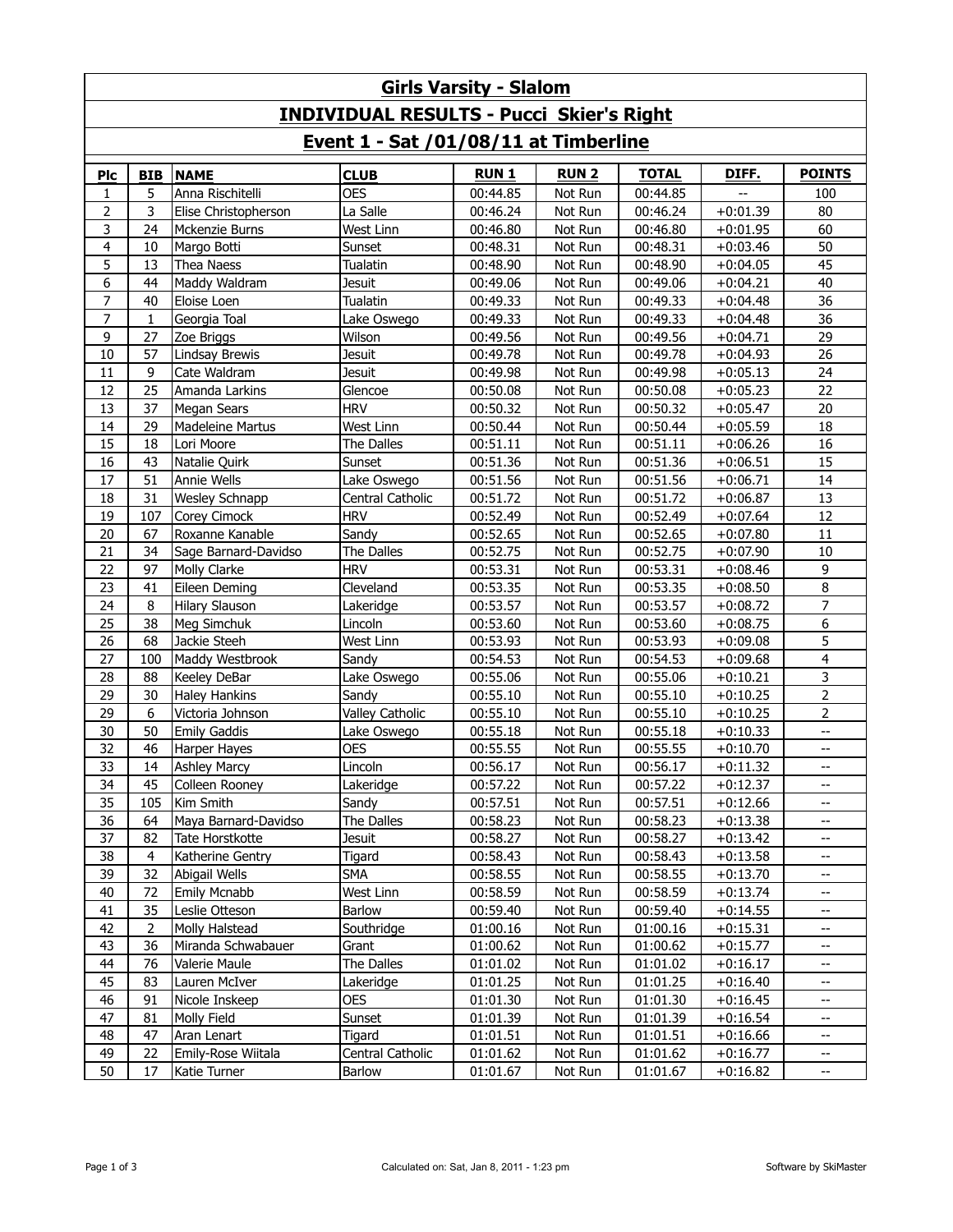| <b>Girls Varsity - Slalom</b>                   |            |                       |                  |             |             |                          |                                               |                                       |
|-------------------------------------------------|------------|-----------------------|------------------|-------------|-------------|--------------------------|-----------------------------------------------|---------------------------------------|
| <b>INDIVIDUAL RESULTS - Pucci Skier's Right</b> |            |                       |                  |             |             |                          |                                               |                                       |
| Event 1 - Sat /01/08/11 at Timberline           |            |                       |                  |             |             |                          |                                               |                                       |
| Plc                                             | <b>BIB</b> | <b>NAME</b>           | <b>CLUB</b>      | <b>RUN1</b> | <b>RUN2</b> | <b>TOTAL</b>             | DIFF.                                         | <b>POINTS</b>                         |
| 51                                              | 52         | Miya Streuber         | Southridge       | 01:01.68    | Not Run     | 01:01.68                 | $+0:16.83$                                    |                                       |
| 52                                              | 106        | Rory Reichelt         | <b>SMA</b>       | 01:01.86    | Not Run     | 01:01.86                 | $+0:17.01$                                    | $-$                                   |
| 53                                              | 20         | Erin Murphy           | <b>SMA</b>       | 01:02.65    | Not Run     | 01:02.65                 | $+0:17.80$                                    | --                                    |
| 54                                              | 28         | Makaela Boleen        | Glencoe          | 01:03.40    | Not Run     | 01:03.40                 | $+0:18.55$                                    | --                                    |
| 54                                              | 104        | Hannah Cotter         | West Linn        | 01:03.40    | Not Run     | 01:03.40                 | $+0:18.55$                                    | $-$                                   |
| 56                                              | 53         | Emily Krohn           | La Salle         | 01:03.69    | Not Run     | 01:03.69                 | $+0:18.84$                                    | $\overline{a}$                        |
| 56                                              | 99         | <b>Haley Wilson</b>   | <b>SMA</b>       | 01:03.69    | Not Run     | 01:03.69                 | $+0:18.84$                                    | $\mathrel{{-}-}$                      |
| 58                                              | 85         | Willa Ford            | Tigard           | 01:03.88    | Not Run     | 01:03.88                 | $+0:19.03$                                    | $\overline{\phantom{a}}$              |
| 59                                              | 54         | Shannon Malamphy      | Tigard           | 01:04.04    | Not Run     | 01:04.04                 | $+0:19.19$                                    | $\overline{\phantom{a}}$              |
| 60                                              | 58         | Lisa Frueh            | Sunset           | 01:04.19    | Not Run     | 01:04.19                 | $+0:19.34$                                    | $\overline{\phantom{a}}$              |
| 61                                              | 26         | Nicky Wyman           | Wilson           | 01:04.30    | Not Run     | 01:04.30                 | $+0:19.45$                                    | $\overline{a}$                        |
| 62                                              | 60         | Libby Anderson        | Lincoln          | 01:04.39    | Not Run     | 01:04.39                 | $+0:19.54$                                    |                                       |
| 63                                              | 86         | Cami Swanson          | Southridge       | 01:04.53    | Not Run     | 01:04.53                 | $+0:19.68$                                    | --                                    |
| 64                                              | 103        | <b>Gracey Mcgrory</b> | Wilson           | 01:04.81    | Not Run     | 01:04.81                 | $+0:19.96$                                    | $\overline{\phantom{a}}$              |
| 65                                              | 12         | Genevieve Gaudin      | Cleveland        | 01:04.98    | Not Run     | 01:04.98                 | $+0:20.13$                                    | --                                    |
| 66                                              | 75         | Savannah Schmidt      | <b>SMA</b>       | 01:05.45    | Not Run     | 01:05.45                 | $+0:20.60$                                    | --                                    |
| 67                                              | 116        | Celia Moore           | Lake Oswego      | 01:06.65    | Not Run     | 01:06.65                 | $+0:21.80$                                    | $\mathbb{L}^{\mathbb{L}}$             |
| 68                                              | 109        | Kylle Mather          | Sunset           | 01:07.11    | Not Run     | 01:07.11                 | $+0:22.26$                                    | --                                    |
| 69                                              | 59         | Anna Merzenich        | Beaverton        | 01:07.22    | Not Run     | 01:07.22                 | $+0:22.37$                                    | $\overline{\phantom{a}}$              |
| 70                                              | 92         | Evangeline Heath      | Lakeridge        | 01:07.39    | Not Run     | 01:07.39                 | $+0:22.54$                                    | $\overline{a}$                        |
| 71                                              | 70         | Kari Offerdal         | Wilson           | 01:07.63    | Not Run     | 01:07.63                 | $+0:22.78$                                    | $\overline{\phantom{a}}$              |
| 72                                              | 84         | Isabelle Platt        | <b>OES</b>       | 01:07.69    | Not Run     | 01:07.69                 | $+0:22.84$                                    | $\overline{\phantom{a}}$              |
| 73                                              | 111        | <b>Emily Harrell</b>  | Lakeridge        | 01:07.73    | Not Run     | 01:07.73                 | $+0:22.88$                                    | $\mathrel{{-}-}$                      |
| 74                                              | 94         | Jessica Hartwell      | Sunset           | 01:08.58    | Not Run     | 01:08.58                 | $+0:23.73$                                    | --                                    |
| 75                                              | 112        | Lauren Satchwell      | <b>OES</b>       | 01:08.67    | Not Run     | 01:08.67                 | $+0:23.82$                                    | --                                    |
| 76                                              | 33         | Morgan Vickers        | Aloha            | 01:09.55    | Not Run     | 01:09.55                 | $+0:24.70$                                    | $-$                                   |
| 77                                              | 19         | Courtney Eversole     | Aloha            | 01:10.44    | Not Run     | 01:10.44                 | $+0:25.59$                                    | --                                    |
| 78                                              | 102        | Vera Matzak           | Wilson           | 01:12.18    | Not Run     | 01:12.18                 | $+0:27.33$                                    | --                                    |
| 79                                              | 61         | <b>Hannah Mears</b>   | <b>HRV</b>       | 01:12.85    | Not Run     | 01:12.85                 | $+0:28.00$                                    | --                                    |
| 80                                              | 90         | Tania Predovic        | Tigard           | 01:14.07    | Not Run     | 01:14.07                 | $+0:29.22$                                    | --                                    |
| 81                                              | 114        | Nathalie Garnas       | Southridge       | 01:17.98    | Not Run     | 01:17.98                 | $+0:33.13$                                    | $-$                                   |
| 82                                              | 49         | Val Hemminger         | Southridge       | 01:18.21    | Not Run     | 01:18.21                 | $+0:33.36$                                    | $\overline{\phantom{a}}$              |
| 83                                              | 101        | Emily Mcdonald        | West Linn        | 01:19.13    | Not Run     | 01:19.13                 | $+0:34.28$                                    | $\hspace{0.05cm}$ – $\hspace{0.05cm}$ |
| 84                                              | 108        | Annabel Shephard      | Lincoln          | 01:20.40    | Not Run     | 01:20.40                 | $+0:35.55$                                    | $\hspace{0.05cm}$ – $\hspace{0.05cm}$ |
| 85                                              | 23         | Darian Duewiger       | Sandy            | 01:24.86    | Not Run     | 01:24.86                 | $+0:40.01$                                    | --                                    |
| 86                                              | 42         | Carolyn Graeper       | Beaverton        | 01:26.57    | Not Run     | 01:26.57                 | $+0:41.72$                                    | $\overline{\phantom{a}}$              |
| 87                                              | 113        | Kendra Uhl            | Tigard           | 01:28.09    | Not Run     | 01:28.09                 | $+0:43.24$                                    |                                       |
| 88                                              | 11         | Mykala Patron         | Beaverton        | 01:31.78    | Not Run     | 01:31.78                 | $+0:46.93$                                    |                                       |
| 89                                              | 66         | Danielle Kimes        | Central Catholic | 01:33.06    | Not Run     | 01:33.06                 | $+0:48.21$                                    | --                                    |
| 90                                              | 98         | Sara Maslen           | The Dalles       | 01:33.38    | Not Run     | 01:33.38                 | $+0:48.53$                                    | --                                    |
| 91                                              | 80         | Anna Reutin           | Beaverton        | 01:36.38    | Not Run     | 01:36.38                 | $+0:51.53$                                    |                                       |
| 92                                              | 63         | Kate Johnson          | Barlow           | 01:36.86    | Not Run     | 01:36.86                 | $+0:52.01$                                    | $\overline{\phantom{a}}$              |
| 93                                              | 71         | Devon Pontius         | Wilson           | 01:37.14    | Not Run     | 01:37.14                 | $+0:52.29$                                    |                                       |
| 94                                              | 110        | Jacquelyn South       | Jesuit           | 01:46.58    | Not Run     | 01:46.58                 | $+1:01.73$                                    | --                                    |
| 95                                              | 93         | Abby Schamp           | Jesuit           | 01:52.21    | Not Run     | 01:52.21                 | $+1:07.36$                                    | $\overline{\phantom{a}}$              |
| 96                                              | 77         | Elissa Westover       | Barlow           | 01:52.59    | Not Run     | 01:52.59                 | $+1:07.74$                                    | --                                    |
| --                                              | 69         | Denise Bosak          | Glencoe          | DQ          | Not Run     | $\overline{\phantom{a}}$ | $\overline{\phantom{a}}$                      | --                                    |
| $- -$                                           | 95         | <b>Emily Coffee</b>   | Beaverton        | <b>DNS</b>  | Not Run     | $\overline{\phantom{a}}$ | $\mathord{\hspace{1pt}\text{--}\hspace{1pt}}$ | $\overline{\phantom{a}}$              |
| ÷                                               | 73         | <b>Holly Duewiger</b> | Sandy            | DQ          | Not Run     | --                       | -−                                            | --                                    |
| $\hspace{0.05cm}$ – $\hspace{0.05cm}$           | 7          | Anna Erlandson        | Riverdale        | DQ          | Not Run     | --                       | --                                            | $\overline{\phantom{a}}$              |